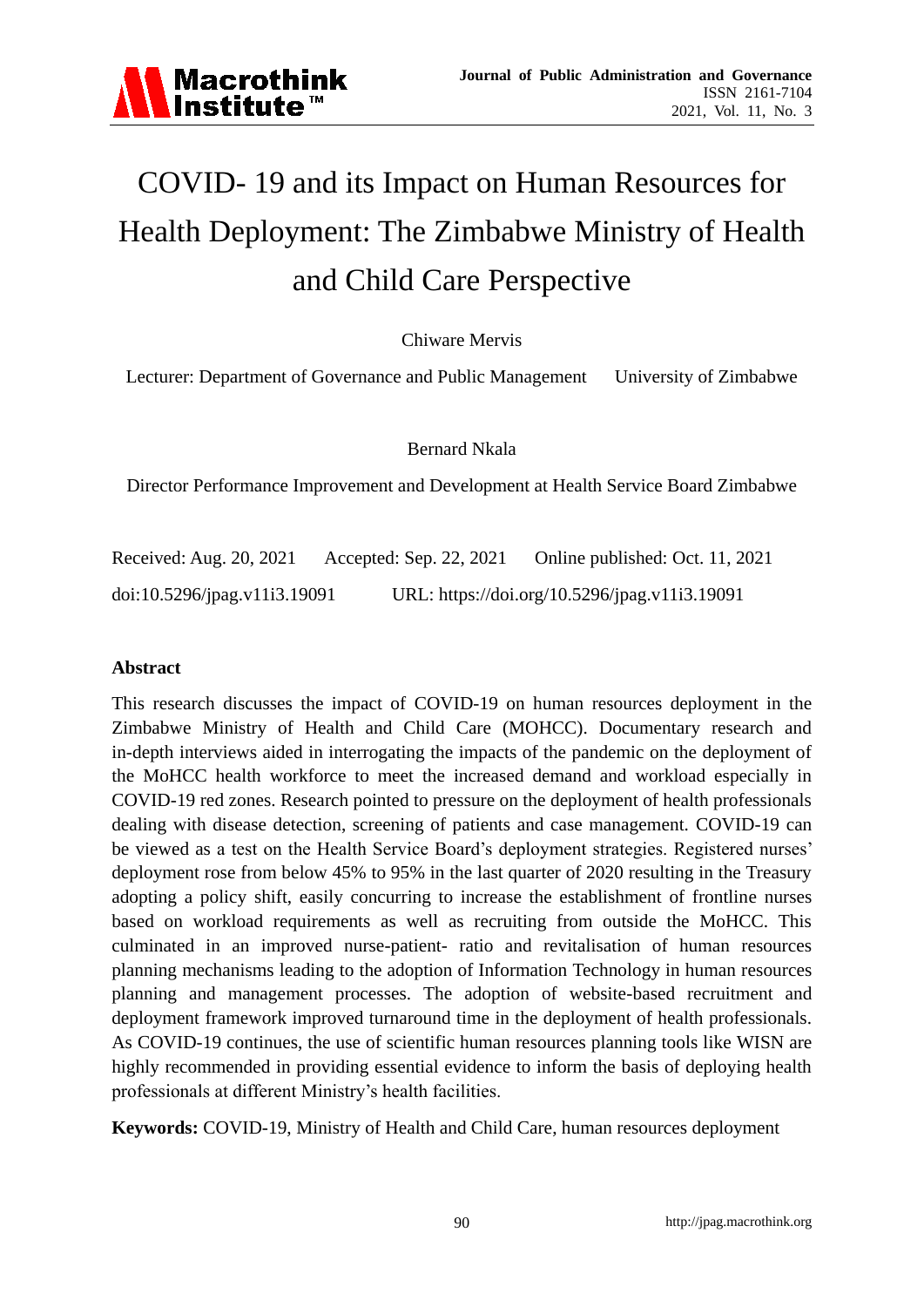

## **1. Introduction, and background**

The COVID-19 pandemic has greatly affected the effectiveness of health systems globally, especially balancing additional service delivery needs essential to manage the pandemic while advancing access to essential health services (World Health Organization; 2020). The health workforce is a critical component of the pandemic response yet are also among the most exposed to infection and mental health impacts (World Health Organization; 2016). The performance of health care systems is a function of the availability, know-how, skills mix and motivation of personnel delivering services (Mudyarabikwa and Mbengwa 2006). Health human resources are key determinants of the success or failure of health systems (WHO 2000). Despite the health workers being the backbone of any health system, Zimbabwe is badly affected by the shortage of health professionals especially in the categories of doctors, nurses and pharmacists. The health worker crisis was perpetuated by the advent of COVID-19 which required more health professionals to help reduce its impacts. According to WHO (2020) by 10 April 2020, more than 1.4 million confirmed cases of COVID-19 and over 87,000 deaths had been reported, affecting more than 200 countries, areas and territories (WHO,2020). Out of the COVID-19 reported cases to WHO by 8 April 2020, 22,073 were health workers from 52 countries. As of 18 August 2021, Zimbabwe had 121,046 recorded cases and 4156 deaths [\(www.worldometers.info\)](http://www.worldometers.info/). Mashange et al (2019) argue that Zimbabwe's response to the crisis (as evidenced in 1997-2008) in deployment-related policy might be limited as adjustments and adaptations at the practice level, in relation to transfer and secondment, were more prominent. This supports Bossert's (1998) assertion that the relaxation of transfer rules at the height of the crisis and the tactical use of secondment demonstrated the ability of managers' flexibility in implementing policy. To effectively manage the COVID-19 crisis, the MOHCC and the Health Service Board had to respond by increasing the deployment of its frontline professionals like nurses and port health officers. Deployment is defined as encompassing the Health Service Board (HSB) functions of getting staff into posts and managing subsequent movements: recruitment, bonding, transfer and secondment (Health Service Act, Chapter 15, 2005). In tandem with this, the research aimed at analysing the impacts of the pandemic on the HSB function of deployment. The article is guided by the following research questions,

What were the major impacts of COVID-19 on the MoHCC Human Resources for Health Directorates?

How did COVID-19 affect the MoHCC deployment policies?

Which of the MoHCC deployment strategies delay the deployment of workforce during disaster situations?

## **2. Literature Review**

There is a general shortage of health professionals in Zimbabwe which worsened during the economic and political recession (Mukunugwa 2012). Factors contributing to health worker shortages before the COVID 19 period are varied and include attrition. Attrition of health workers in the public sector is due to factors that mainly relate to lack of incentives, poor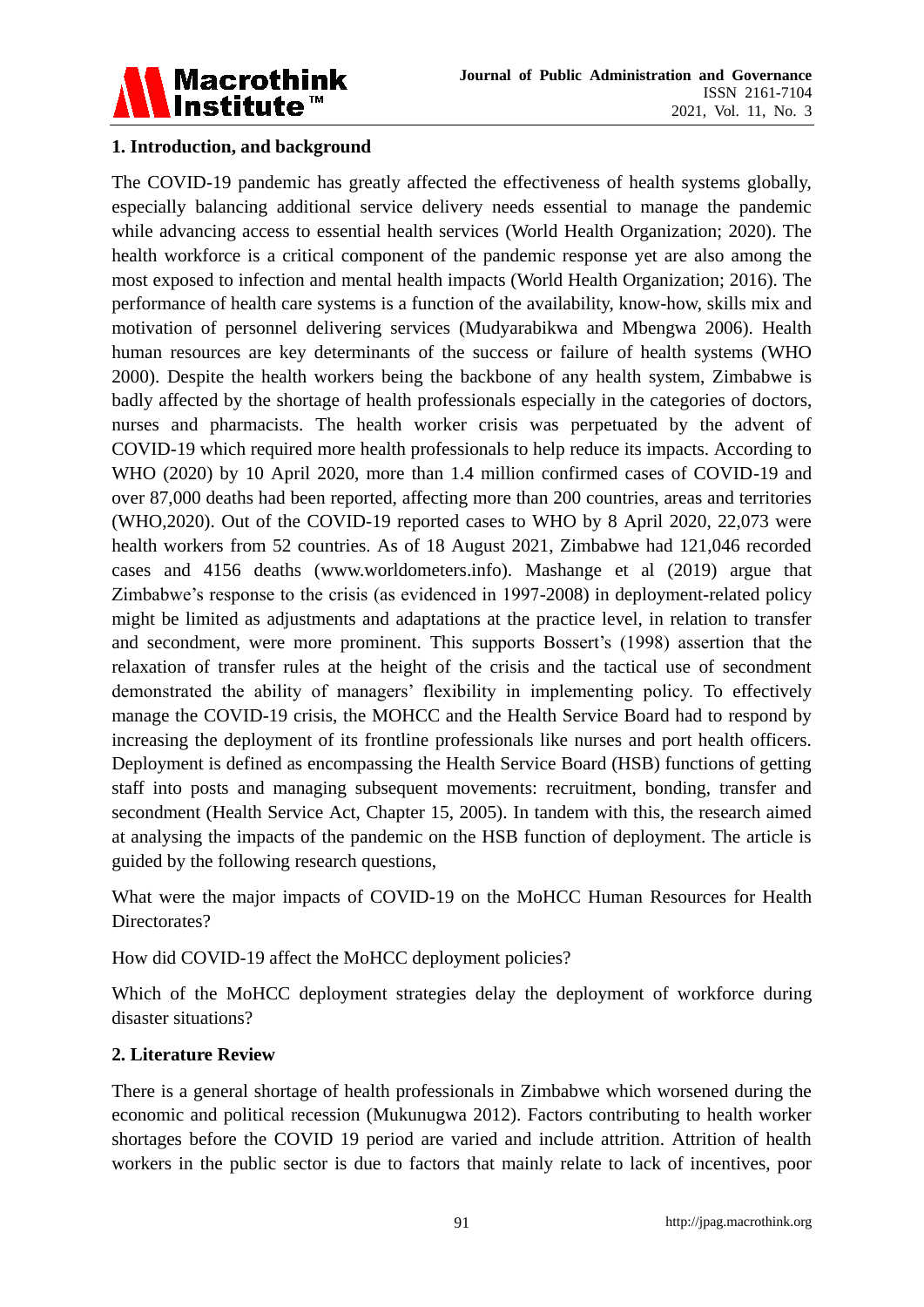

salaries and conditions of services (Paulinus et al 2000). According to Mudyarabikwa and Mbengwa (2006), the different strategies employed to retain staff in the public sector have had a mixed impact on the distribution of health workers, mainly because of a lack of complementary policies between the other public sector departments and the MoHCC. Employee retention as a panacea to attrition is viewed as encouraging employees to remain in the organisation for a long time (Bernard Nkala et. al. 2021; Das and Bruah 2013). Due to competition, employee retention needs to be at the core of any business to meet its operative requirement. According to Somane (2018), as of 28 February 2018, Harare Central Hospital had 283 doctors and 157 posts were not filled indicating a very high vacancy rate for such critical staff category. Pharmacist staff establishment had 21 cadres in the post out of 26 and nutritionists had 21 vacant posts (MoHCC, 2018). The major challenge is that critical health professionals terminate their contracts in search of greener pastures or to join the private sector. MoHCC complains of poor employee retention policies. Given the critical health staff shortages experienced before the advent of COVID-19 as indicated by Somane (2018), one wonders how dare the situation became after the advent of COVID-19.

According to ILO Sectoral Brief (2020), the COVID-19 pandemic is placing health workers in exceptionally demanding situations. Low staffing levels, predominantly nurse-patient ratios, are frequently related to the spread of pathogens in health care settings and the risk of outbreaks (World Health Organization; 2016). In addition to a heavy workload, they are coping with the fear of contracting the disease and of spreading it to their family and friends. The rapid escalation in the number of cases around the world highlights the urgent need to strengthen less-resourced health systems to respond to the COVID-19 outbreak (Hapmann, 2020) This includes addressing health workforce challenges and scaling up laboratory diagnosis facilities, disease surveillance mechanisms and risk communication strategies. Resource needed to be diverted to enable health departments to improve their resilience to the pandemic. The Government of the United Kingdom, for example, has assigned US\$ 6.1 billion, as part of its biggest fiscal stimulus in 30 years, to support its National Health Service (Russell 2020). The demand for health professionals has been evidenced by increases in job vacancies in the health department whilst many employees' contracts were terminated. As given by www.healthsystemtracker.org in the United States, physicians' offices experienced a 2% increase in employment in May, and the offices of other health practitioners also saw a 10% increase in employment. Hospitals (-2%; -122,000 jobs) and nursing and residential care facilities (-4%; -123,000 jobs) had relatively fewer job losses through April but were among the few settings to continue losing jobs in Ma

ILO (2020) notes that the COVID-19 crisis is drawing attention to the already over-burdened public health systems in many countries and to the challenges faced in recruiting, deploying, retaining and protecting sufficient well-trained, supported and motivated health workers. It highlights the strong need for sustainable investment in health systems, including in the health workforce, and decent working conditions and equipment (ILO,2020). Health workers take critical measures to prevent COVID 19 transmission in health care settings, reinforce preventive measures and respiratory etiquette (Nkala Bernard, 2020; WHO, 2020).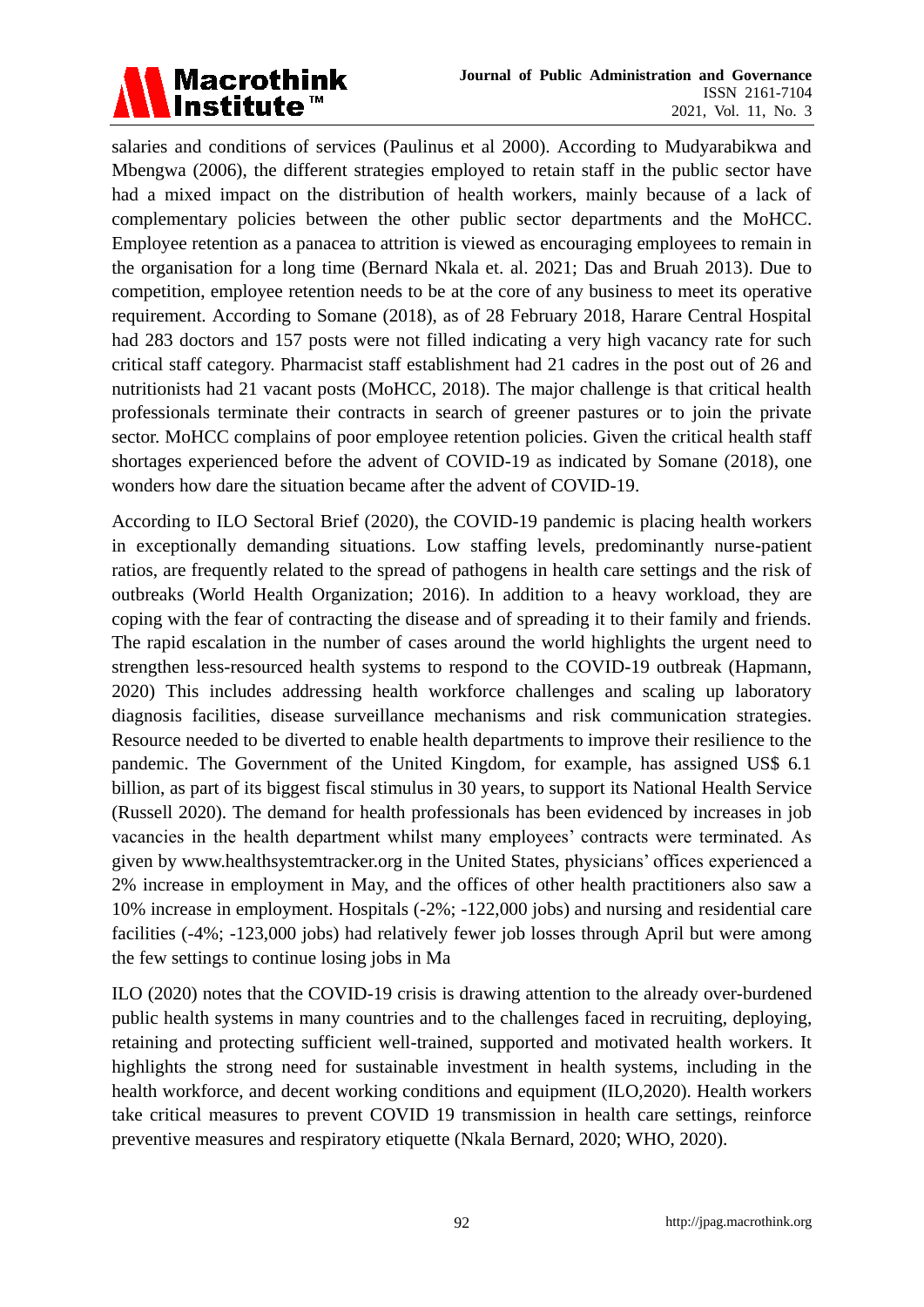

## **3. Methodology**

The study followed a qualitative approach relying on both primary and secondary data on Human Resources for Health in the Zimbabwe public sector. Secondary data in form of the Deployment Database, was readily available thus its arrangement in batches and health categories made it easy for the study to analyse the trends and gaps thereof. Data on Health workforce Deployment trends and decisions in the MoHCC was accessed from HSB and the Ministry Human Resources for Health Human Resources Directorates, however limiting to the period March 2020 which marked the first reaction by the government announcing the first case of COVID-19 to January 2021.The period becomes sufficient as it presents the peak of COVID-19 and recorded a rise in the utilisation of high dependency Units (HDU) and Intensive Care Units (ICU) at designated COVID-19 health facilities. At the same period, the demand for health workers like environmental health, nurses, doctors, and port health officers became on-demand as the Ministry announced publicly its commitment to ensuring the safety of both the public and frontline health workers.

The research followed a purposeful sampling to conduct in-depth interviews mainly to verify policy decisions or gaps of the Ministry on deployment during the disaster period (COVID-19), impact of the pandemic on deployment, the most health categories affected by deployment during COVID -19 and established the proposed intervention measures. The in-depth interviews were also used to verify and validate the reported data in line with policy positions taken in view of COVID-19. Therefore, interviews supplemented the main findings on the replenishment rates for selected staff categories during COVID-19. The key informants comprised of the human resources practitioners manning the deployment desks at the Ministry and Health Service Board, the Heads of Health institutions that were requesting workforce during the up surge of COVID-19 infections in Zimbabwe. In this case, central hospitals that were designated COVID-19 testing centres were included in the analysis.

The Deployment policies and the Ministry Reports on COVID-19 to the National Taskforce were reviewed picking the bottlenecks in the Deployment strategies for the HSB and the Ministry. In order to maintain confidentiality of data, the study sought permission to access the Data Base and all views expressed by informants were coded by allocating a number to protect the participants.

## **4. Research Findings**

## *4.1 The Deployment Rate Increased*

The COVID-19 surge exerted pressure on the deployment of health professionals directly dealing with detection of the disease, screening of patients and case management at Health institutions across the country. Before the country recorded its first case in March 2020, the absorption rate of nurses into service was rather low (below 20%) with qualified Registered General Nurses (RGNs) having to wait for deployment for several months from the centrally controlled Health Service Board Recruitment and Employment Database. However, with the growing need to increase screening efforts at public health institutions, the demand for RGNs went up due to the increased workload. In response to arrest the growing number of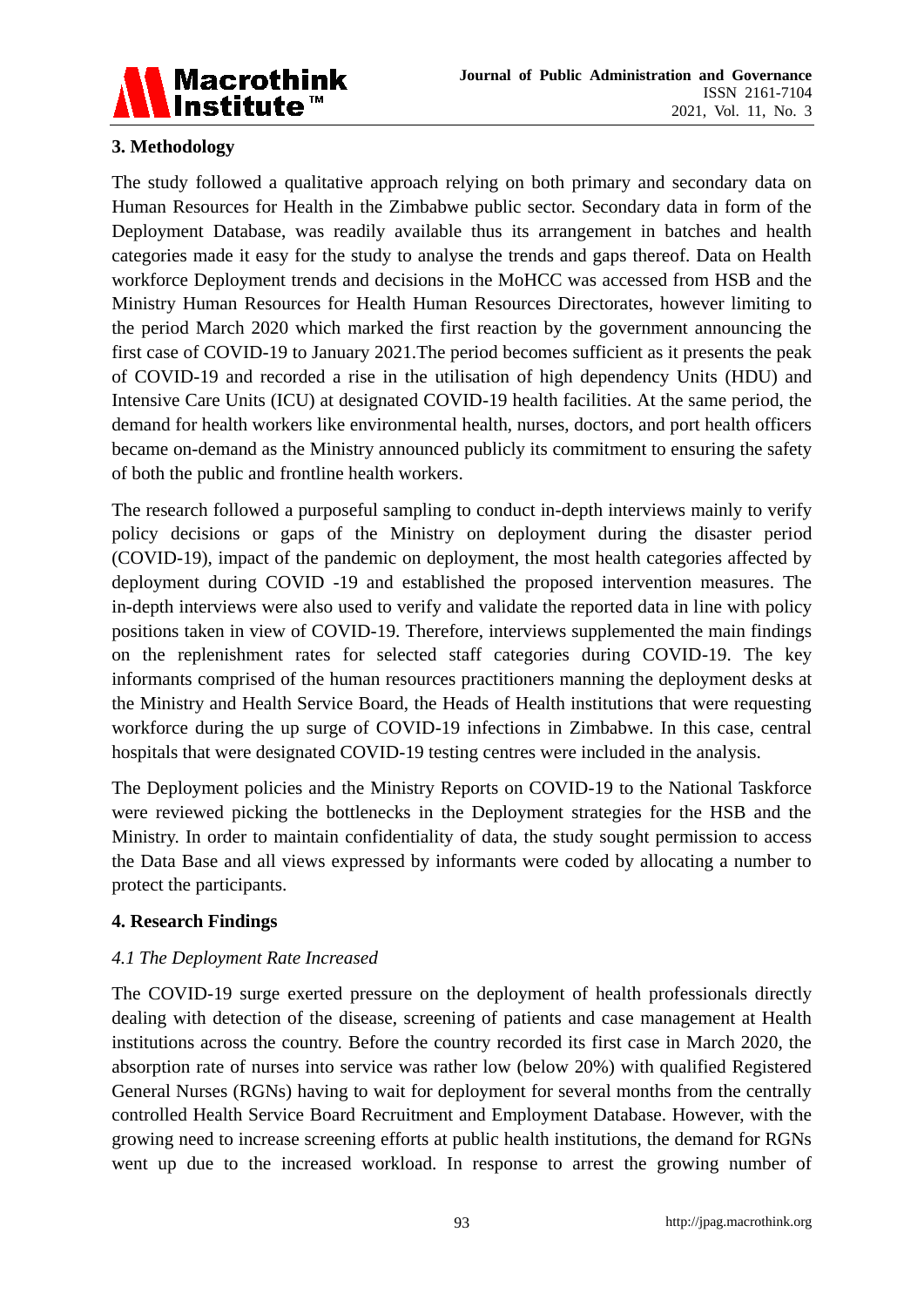

COVID-19 infections across the country, the deployment of RGNs rose to above 95% in the last quarter of 2020, with Treasury for the first time willingly concurred to increase the staff establishment of Nurses, Environmental Health Officers and Port Health Officers based on workload requirements. Although there was no scientific study to calculate the exact workload at the health facility, the Government through its national COVID-19 Taskforce concurred that there was increased workload due to the increase in the number of detected cases at all levels of care. In the past, fiscal space would detect the prioritisation of absorbing more cadres like RGNs into service mainly in form of replacements but following the recorded number of deaths in the country, the Ministry had to guide on nursing requirements based on COVID-19 workload needs. Figure 1 indicates the increased nurses' deployment rate between 2020 – 2021.



Source. HSB Nurse Deployment Database 2020 – 2021

## *4.2 Improved Nurse-Patient Ratios*

The COVID-19 pandemic has contributed immensely to the improvement of the country's nurse-patient ratio across the board through increased deployments. Almost in every quarter of 2020, the need for RGNs and other frontline health workers has been increasing owing to the call to increase staff to adequately deal with testing and screening for COVID-19. In the first quarter of 2021, the Ministry received concurrence to employ 500 additional nurses in response to the COVID-19 pandemic which has caused shortages at health facilities as some nurses are falling sick and having to go on mandatory quarantine for 2 weeks. In some cases, the COVID-19 pandemic has been causing deaths. The effects of mandatory quarantines for nurses forced the employer to run short of qualified RGNs to deploy as the training capacity at various nurse training schools could not produce numbers matching the need. According to HSB Employment Database as of February 2021, there were only 200 nurses awaiting deployment against the need of 500. The Health Service Board had to rely on the anticipated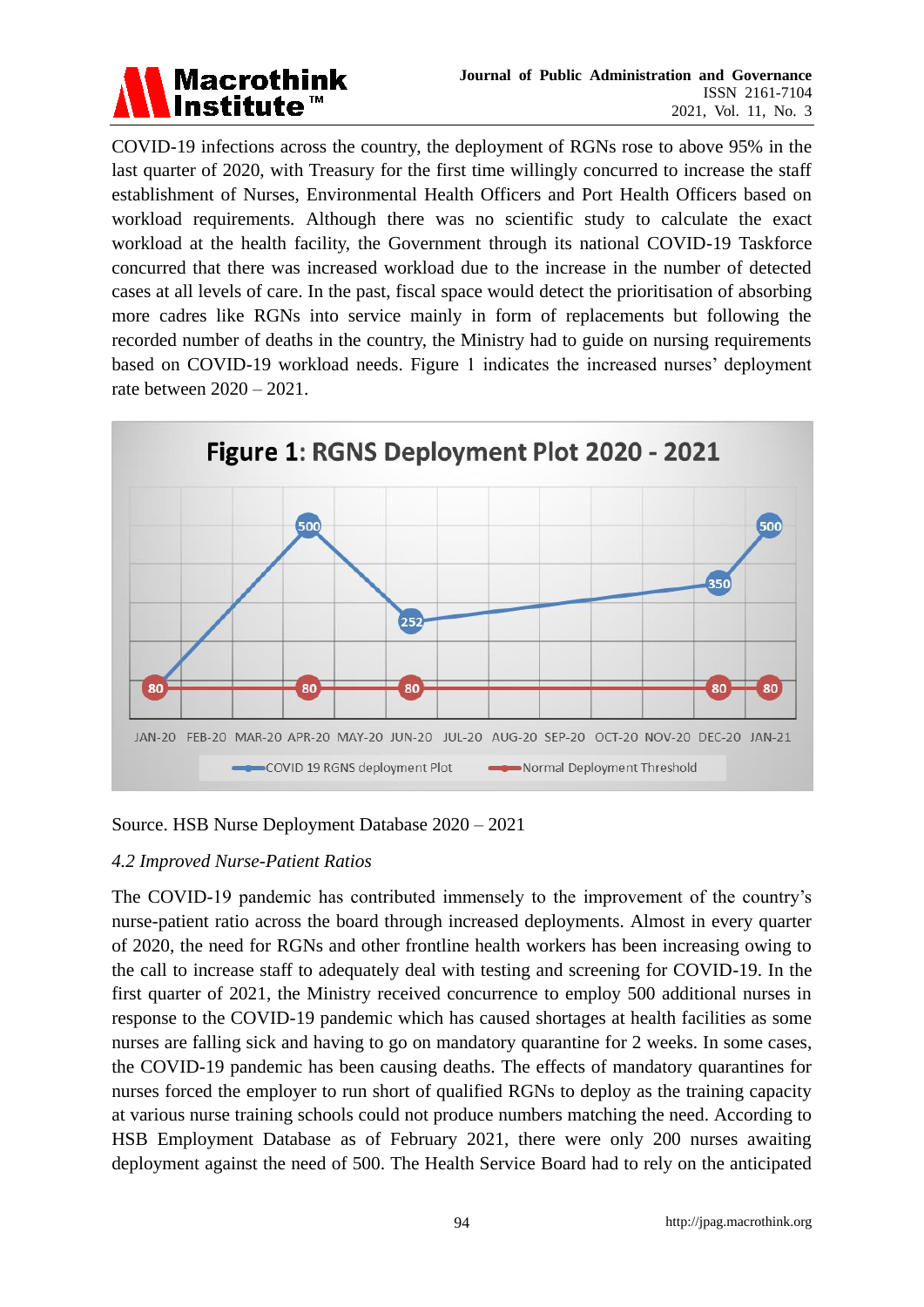

300 nurse graduates who were to graduate from training. However, there is no guarantee that there would be a smooth in-flow of graduates from nurse training schools as there are other variables that come into play.

## *4.3 Policy Changes - Ministry of Health and Childcare & HSB*

The pressure to meet the staffing requirements at public health institutions has led the employer and the Ministry to resort to adjusting its policy stance on recruiting nurse cadres trained outside Ministry's training schools i.e., from UZ, ZDF, NUST and other local Universities including outside the country. This policy approach is likely to have effects on quality standards and compromise professional uniformity expectations in the long run.

The rise of COVID-19 cases in the country provided a huge test for human resources deployment strategies. The Ministry's Human resources department faced an increased call for the environmental health personnel dealing with follow-up of COVID-19 cases. In the past, the environmental staff category had no chance to be easily absorbed into the health service due to the slow rate of replacements. The COVID-19 surge presented the need for the Ministry to increase the number of cadres with environmental health practice to assist in manning Ports of entry areas and conducting follow-ups where there had been reported cases of COVID-19. Before March 2020, the HSB Employment Database had over 4000 Environmental health professionals but as of January 2021, all cadres had been deployed indicating intensive deployment in response to COVID-19 pandemic. Critical specialist skills like Laboratory Scientists recorded a 100% deployment increase as the government needed to increase the workforce teams in the provinces conducting testing for COVID-19 at certificated Laboratories.

As of January 2021, specialist cadres like Pharmacists were now very difficult to find following massive deployment in 2020 responding to the staffing demand from COVID-19 related workload. However, it remains underlined that it has always been very difficult to retain these specialist skills in the public health sector due to low attraction and retention packages offered within the government. Therefore, during the rise of COVID-19 in the country, the private sector was equally competing for specialist skills leading to several health professionals leaving the government for attractive conditions of service. Such untimely movement of employees took the Health Service Board and the Ministry Human Resources deployment interventions one step forward and ten steps backwards as there was continuous hiring and deployment. In some cases, the Board and the Ministry had to deal with health worker preferences on deployment as some professionals like nurses were no longer preferring to be deployed at busy health institutions especially those with COVID-19 isolation facilities.

The need to adequately staff the newly designated COVID-19 isolation centres exerted pressure on the Ministry to find specialised health professionals to deal with Intensive Care Units (ICU), High Dependency Units (HDU) and general isolation wards (Nkala Bernard, 2020). The Ministry found it very difficult to incentive medical specialists i.e., doctors and none was prepared to be deployed to COVID-19 red zone sections. As of January 2021, the Ministry had recorded over 1200 health workers diagnosed COVID-19 positive, forcing all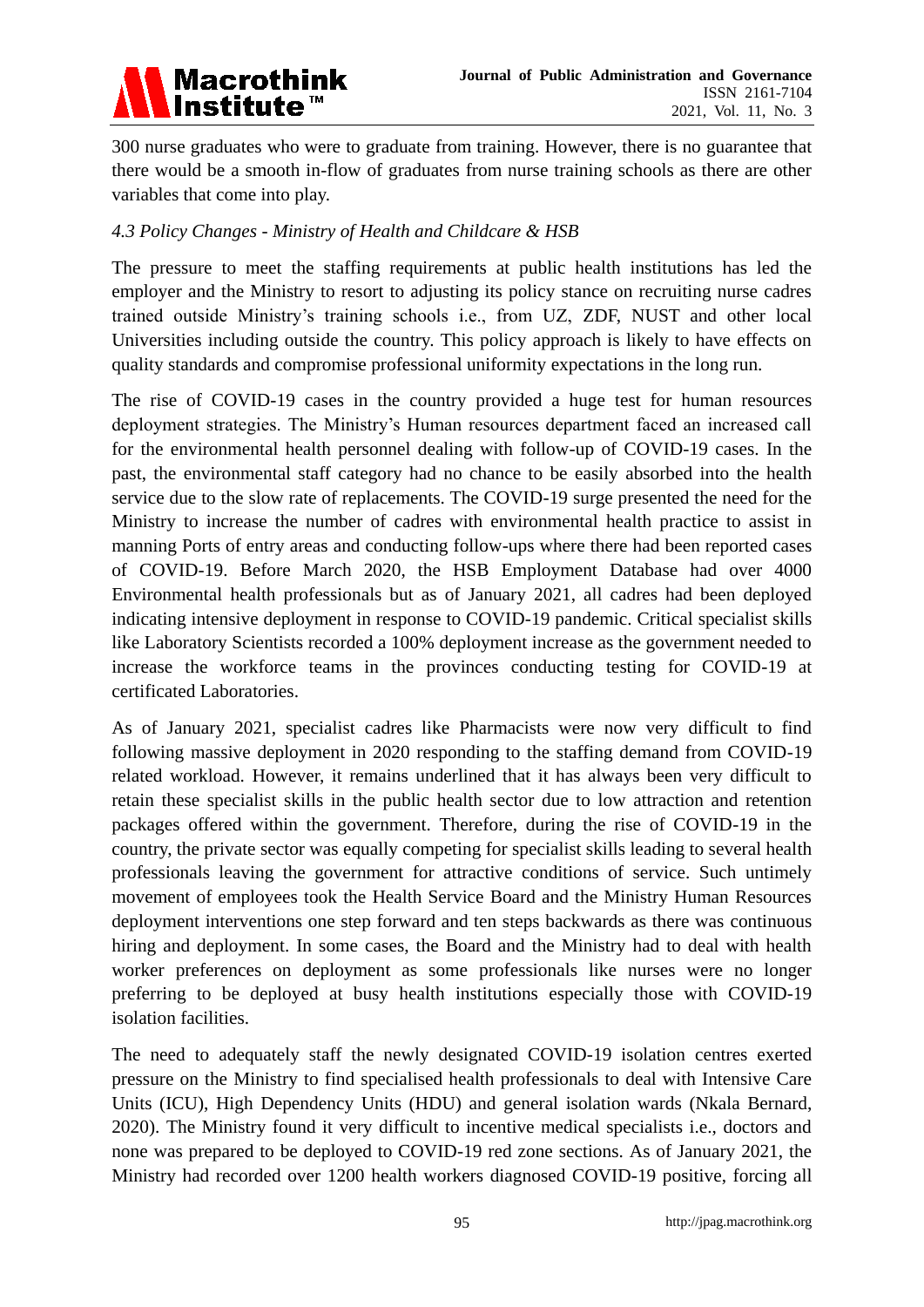

the health workers who tested positive to go on mandatory isolation. Consequently, this had serious consequences on finding alternate replacements to be deployed to such sensitive areas like the ICU and HDU within public health institutions. To add to the complexity of the issue, by February 2021 the Ministry's prospective employment database had been depleted to less than 5% across all disciplines that are deployed after training.

## *4.4 Reduced Rate of Filling Critical Posts*

The other effect of the COVID-19 pandemic was recorded on the reduced rate of filling critical posts by the employer through the promotional framework. Due to the COVID-19 restrictions, there had been reduced interface with candidates forcing the Health Service Board to suspend holding face to face interviews with all candidates. The suspension of face-to-face assessments led to delays in filling critical service posts essential in dealing with the COVID-19 disease. The rate of filling critical managerial posts reduced to less than 30 % from about 80% in the period July to December 2020. The reduction of the workforce to about 10% of the total workforce across health institutions brought a lot of dis-service on the deployment processes as the processing of urgent deployment queries and cases by HR practitioners would now delay by approximately 90% of the normal cycle. During the reduced work schedules, human resources work processes could not be completed timeously resulting in unnecessary delays as some human resources practitioners were even afraid to directly handle enquiries of those who physically visited the Ministry of Health Service Board human resources Directorates.

#### *4.5 Revitalisation of the Human Resources Planning Mechanism*

One of the positive effects realised from COVID-19 pressures is the revitalisation of human resources planning mechanism leading to the adoption of Information Communication Technology in the human resources planning and management processes. The Health Service Board and the Ministry quickly adopted the use of website-based recruitment and deployment framework where candidates could be deployed from the website and other electronic communication mechanisms. This move is likely going to permanently transform human resources practices and in the medium term, improve efficiencies especially on the turnaround times in the deployment of health professions. The existence of COVID-19 also led to the realisation of the need to decentralise the deployment of cadres to speed up the decisions of deploying cadres from provincial to district levels. Before COVID-19, requests for concurrences would follow a long bureaucratic route from the station via Ministry up to the Health Service Board for approval. However, a new measure saw the revision of handling communications regarding deployment of cadres from stations, a policy directive decentralised deployment of cadres through replacements where institutions could directly request candidates for deployment at the Board by whatever quickest means that is the use of emails. In addition, the Health Service Board saw an increase in the Monitoring and Evaluation Officers' establishment at provinces leading to efficiencies in the deployment of cadres upon posts falling vacant. Additionally, as COVID-19 associated deployments were necessary at Secondary and Tertiary levels, the employer felt the need to increase the autonomy of such specialised institutions in dealing with human resources issues specifically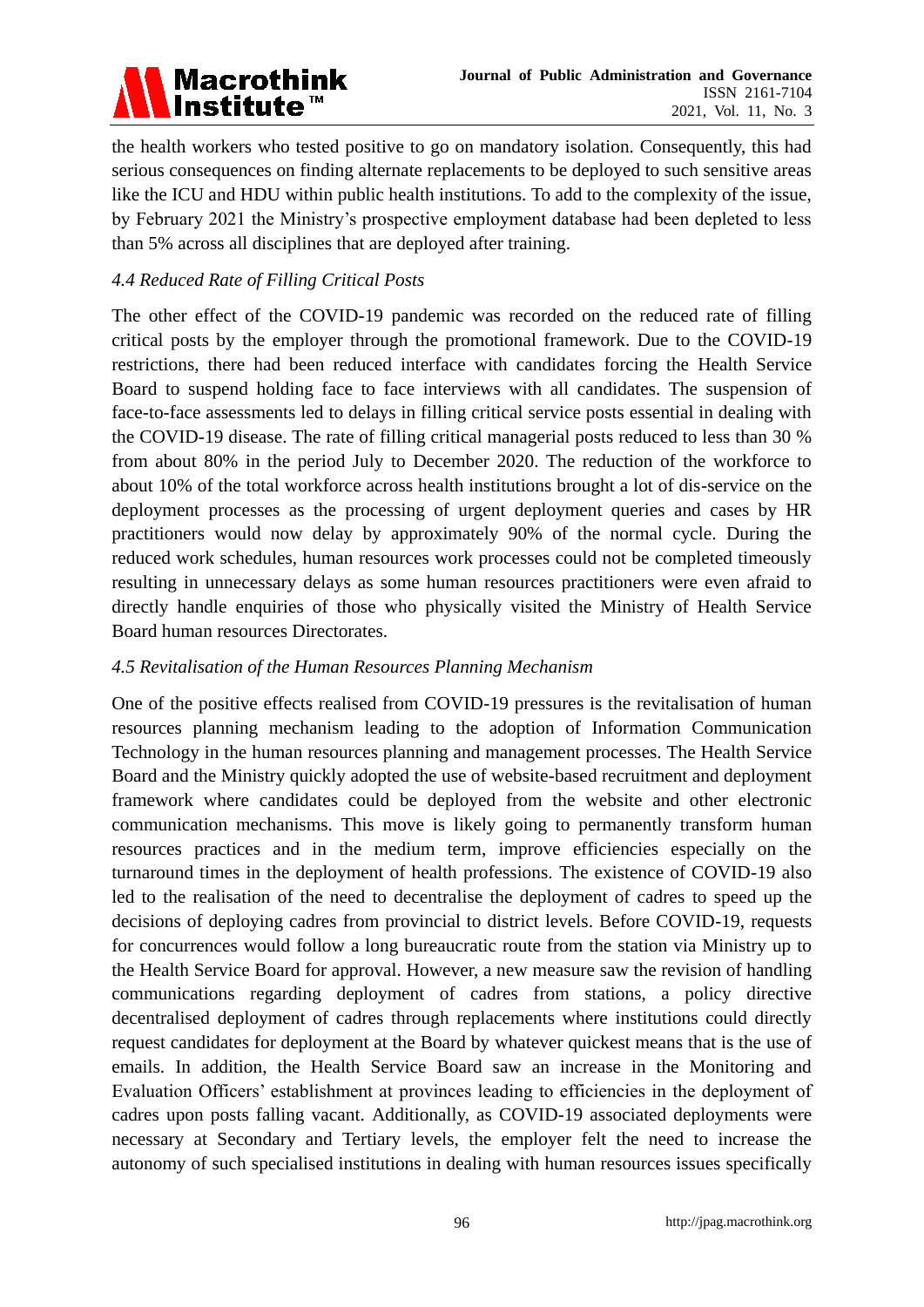

deployments. As a result, the Health Service Board elevated the reporting framework of the human resources functions at all Central and Provincial health institutions to be able to report at the highest-level issues to do with the deployment of health professionals. With the pressure from the Presidium to report at forums like the National COVID-19 Taskforce, the Board and the Ministry needed robust deployment mechanisms and timeous data on deployment processes at institutions to accurately report at the National level. There is substantive ground to conclude that COVID-19 pressure led to the improved efficiencies on the planning, management, and reporting on deployment of health professionals.

#### **5. Research Implications**

It can be noted that the findings add knowledge to the growing body of knowledge on COVID-19 especially on its impact on the deployment of health professionals. The findings are critical to policy as they may be a stepping-stone towards improved crisis deployment strategies in the MoHCC in particular.

#### **6. Conclusion and Recommendations**

Recruitment policies of health personnel need to be guided by demand and should not be sanctioned by the Treasury. Treasury needs to support the MoHCC's human resources requests as health personnel require to be valued in the country. This enables the government to maintain a good nurse-patient ratio which relieves pressure on the health workforce leading to better performance. This can be achieved through long term investment in the health department. Long term investment. Building health sector resilience and preparedness to pandemic outbreaks requires persistent and adequate government funding. Short-term emergency planning is very difficult for third world countries that are already struggling with the bread-and-butter issue. It may be difficult to find money to divert from the crisis hence long-term planning may be the solution. Adequate funding enables the Ministry to design and implement an incentive structure that helps to deploy the health workforce. Health responses to disasters like COVID- 19 may never be adequate when funding is to be sourced outside government and there is over-reliance on donors. Adequate financial rewards help reduce brain drain.

Decentralisation and the introduction of information technology are a welcome development and need to be implemented forever in the MoHCC as this forms part of the Ministry's preparedness in disaster management. Centralisation of decision-making retards the Ministry of the much-needed power to quickly make deployment decisions during crisis periods. As the pandemic escalates, governments are to consider temporary redeployment of staff voluntarily in settings foreseeing temporary staff shortages linked to a caseload peak to minimize interruption of essential health services. The Human Resources directorates need to prioritise deployment towards the COVID-19 response personnel especially the deployment of national emergency medical teams. The Ministry may consider redeploying experienced staff from low- to high-burden settings. In the absence of medical expertise locally, MoHCC needs to consider relying on deployment international flows of individual health workers in the COVID-19 response, however, done in compliance with ethical principles to manage international health worker mobility.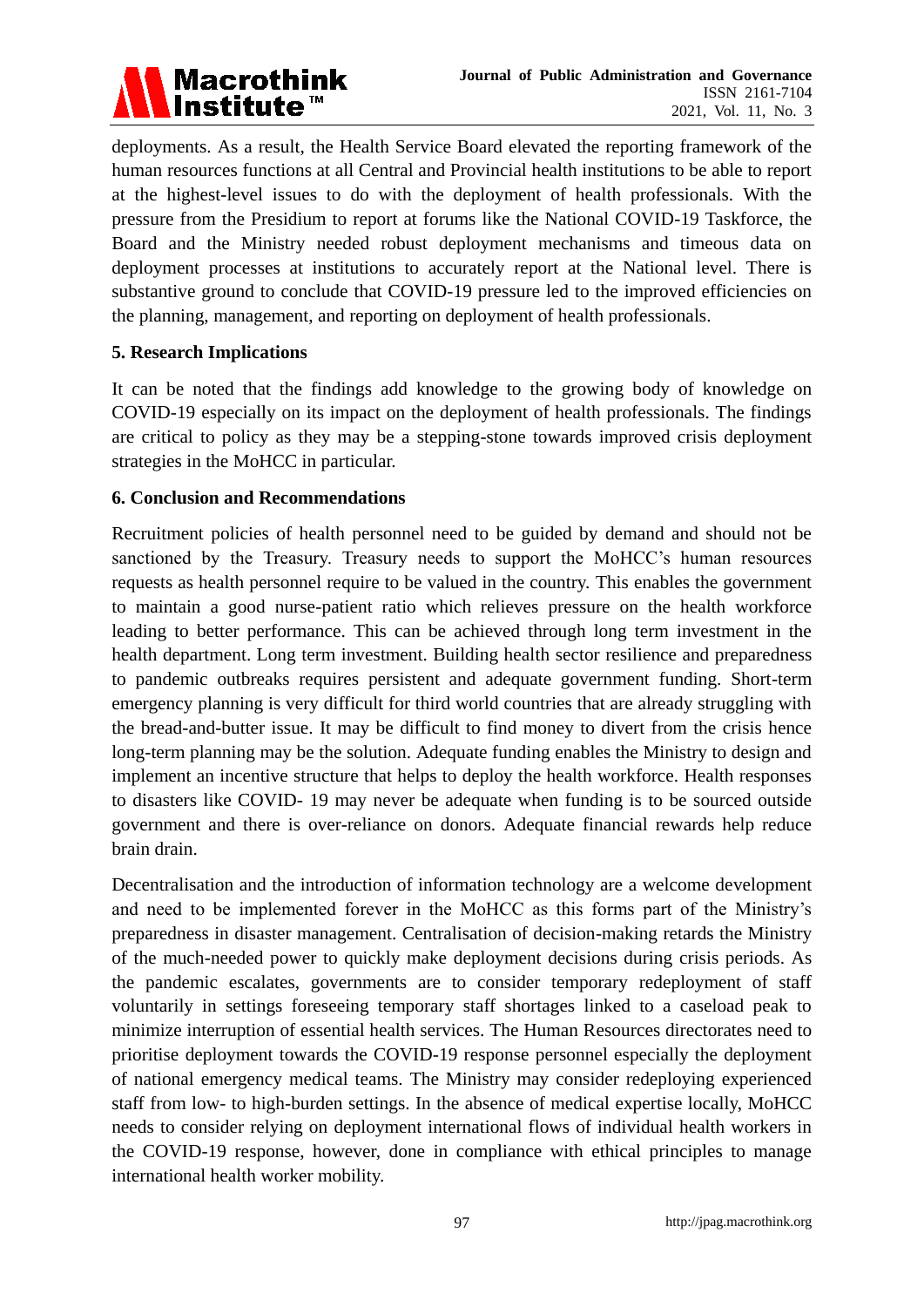

#### **References**

Ball, J. (2020). Expanding the nursing workforce to response to Covid-10 pandemic-safe and effective options. NURSING TIMES. https://www.nursingtimes.net/opinion/expanding-the-nursing-workforce-to-respond-to-covid 19-pandemic-safe-and-effective-options-18-03-2020/

Bossert, J. J. (1998). Analysing the Decentralisation of Health Systems in Developing Countries: Decision Space and Performance. Social Science Med 47 (1513-29). [https://doi.org/10.1016/S0277-9536\(98\)00234-2](https://doi.org/10.1016/S0277-9536(98)00234-2)

Bourgeault, I. L., Maier, C. B., & Dieleman, M. et al. (2020). The COVID-19 pandemic presents an opportunity to develop more sustainable health workforces. *Hum Resour Health 18,* 83. https://doi.org/10.1186/s12960-020-00529-0

Das, B, L., & Baruch, M. (2013) Employee Retention: A Review of Literature. *IOSR Journal of Business Management, 14*(2), 08-16.<https://doi.org/10.9790/487X-1420816>

Health Service Board Annual Reports (2020 – 2021), Zimbabwe.

Hopmann et al. (2020) Managing Covid in Low- and Middle-Income Countries. JAMA network.<https://doi.org/10.1001/jama.2020.4169>

ILO: "COVID 19 health crisis: the need for sickness benefit during sick leave and quarantine", Social protection spotlight, ILO Social Protection Department (Geneva, forthcoming).

ILO: "Social protection responses to the Covid-19 crisis - Country responses and policy considerations", Social protection spotlight, ILO Social Protection Department (Geneva, forthcoming)

Marks, S., Edwards, S., & Jerge, E. H. (2020). Rapid deployment of critical care nurse education during the COVID-19 pandemic. Nurse Lead. <https://doi.org/10.1016/j.mnl.2020.07.008>

Mashange, W., Martneau, T., Chandivanga, P., Chirwa, V., Pepukai, M., Munyati, S., & Garbayo. (2019). Flexibility of Deployment Challenges and Policies for retaining Health Workers During Covid. *Human Resource for Health, 17*(39), 24-84. <https://doi.org/10.1186/s12960-019-0369-1>

Mudyarabikwa, O., & Mbengwa, E. (2006). Distribution of Public Sector Health Workers in Zimbabwe: A Challenge for Equity in Health. Equinet Discussion Paper Number 34.

Bernard Nkala et. al. (2021). Human resources for health talent management contribution: A case for health systems strengthening in the public health sector. *World Journal of Advanced Research and Reviews*, *09*(02), 192-201.<https://doi.org/10.30574/wjarr.2021.9.2.0062>

Nkala Bernard (2020); A reflection on the implementation of flexi- working hours on public health service delivery during coronavirus (covid-19) era in Zimbabwe: the survey for the